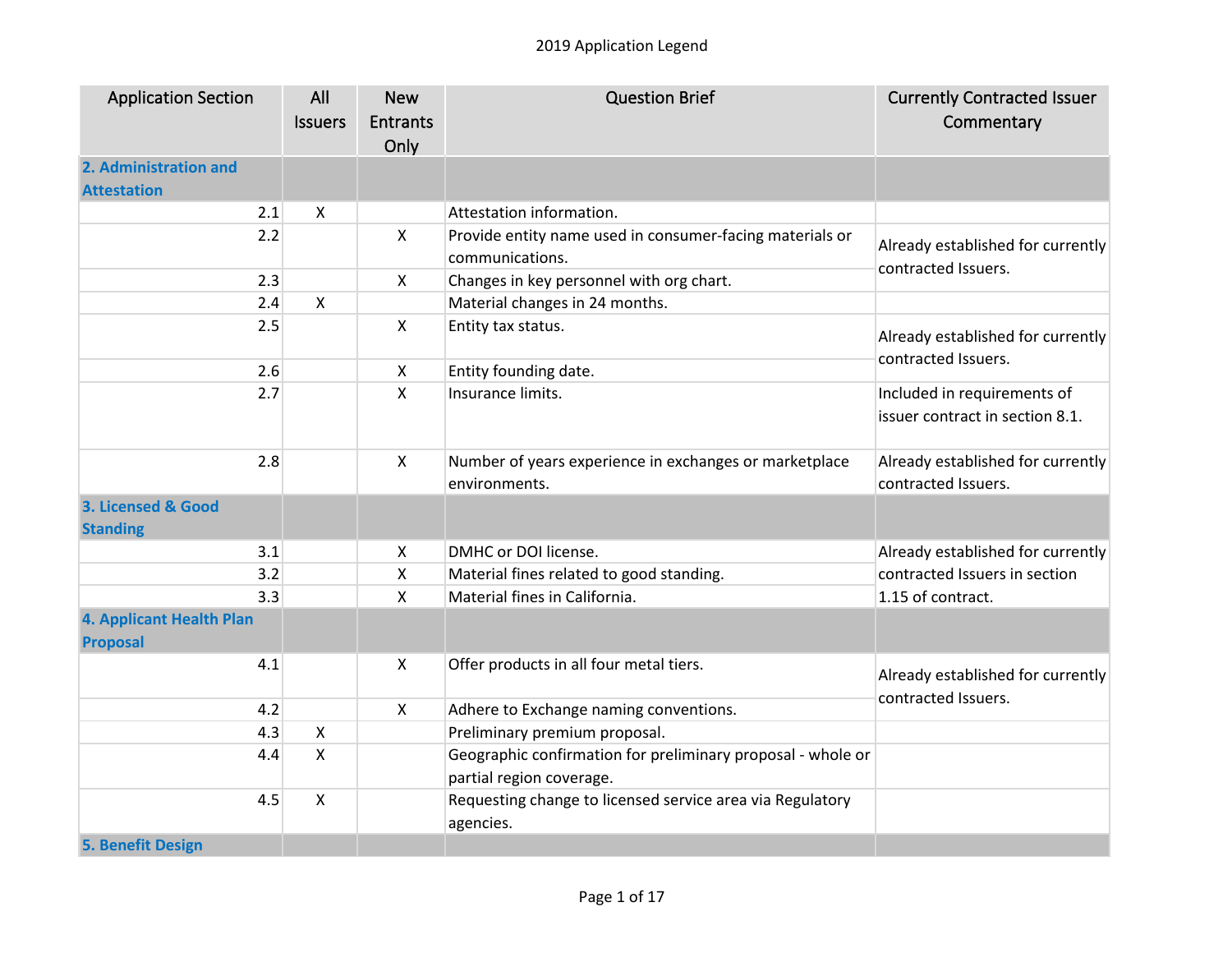| <b>Application Section</b>     | All                       | <b>New</b>      | <b>Question Brief</b>                                      | <b>Currently Contracted Issuer</b>                       |
|--------------------------------|---------------------------|-----------------|------------------------------------------------------------|----------------------------------------------------------|
|                                | <b>Issuers</b>            | <b>Entrants</b> |                                                            | Commentary                                               |
|                                |                           | Only            |                                                            |                                                          |
| 5.1                            | X                         |                 | Upload SERFF template.                                     |                                                          |
| 5.2                            | $\boldsymbol{\mathsf{X}}$ |                 | Any operational barriers to 2019 plan design.              |                                                          |
| 5.3                            | $\mathsf{X}$              |                 | Include 2019 plan design deviations.                       |                                                          |
| 5.4                            |                           | X               | Offering all ten EHPs.                                     |                                                          |
|                                |                           |                 |                                                            |                                                          |
| 5.5                            |                           | X               | Offering pediatric dental.                                 | Already established for currently<br>contracted Issuers. |
| 5.6                            |                           | X               | Will QHPs include non-emergent OON services.               |                                                          |
| 5.7                            |                           | X               | Telehealth capabilities.                                   |                                                          |
| 5.8                            | $\boldsymbol{\mathsf{X}}$ |                 | Submit draft of EOC.                                       |                                                          |
| 5.9                            |                           | X               | Offer benefits with 4 drug tiers.                          |                                                          |
|                                |                           |                 |                                                            |                                                          |
|                                |                           |                 |                                                            | Already established with                                 |
| 5.10                           |                           | X               | How formulary will be compliant with CA Health and Safety  | Currently contracted Issuers.                            |
|                                |                           |                 | code.                                                      |                                                          |
| <b>6. Operational Capacity</b> |                           |                 |                                                            |                                                          |
| 6.1 Issuer Operations and      |                           |                 | Combine 6.1.3 and 6.1.4 and add column for "Offshore"      |                                                          |
| <b>Account Management</b>      |                           |                 |                                                            |                                                          |
| <b>Support</b>                 |                           |                 |                                                            |                                                          |
| 6.1.1                          | X                         |                 | Off exchange membership totals.                            |                                                          |
| 6.1.2                          | $\mathsf{x}$              |                 | Delivery initiatives over the next 24 months.              |                                                          |
| 6.1.3                          |                           | X               | Subcontractor information.                                 |                                                          |
|                                |                           |                 |                                                            |                                                          |
| 6.1.4                          |                           | $\mathsf{X}$    | Offshore services.                                         | Already established with                                 |
| 6.1.5                          |                           | X               | Summary of Applicant's capabilities and how long have they | Currently contracted Issuers.                            |
|                                |                           |                 | been in business.                                          |                                                          |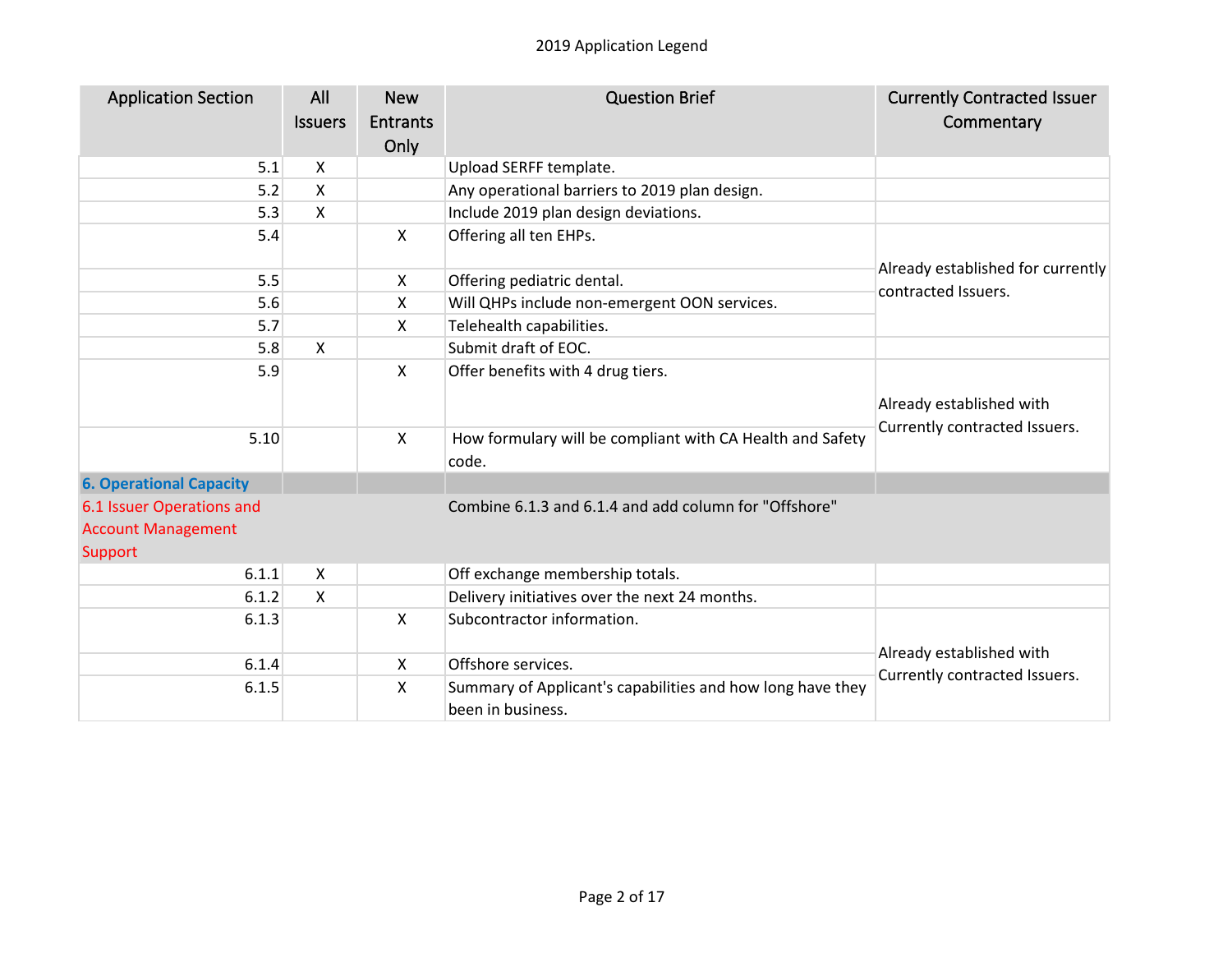| No implementation activities      |
|-----------------------------------|
|                                   |
|                                   |
|                                   |
|                                   |
|                                   |
|                                   |
|                                   |
|                                   |
|                                   |
|                                   |
| Customer service requirements     |
| already established for currently |
|                                   |
|                                   |
|                                   |
|                                   |
|                                   |
|                                   |
|                                   |
|                                   |
|                                   |
|                                   |
| Financial requirements already    |
|                                   |
|                                   |
|                                   |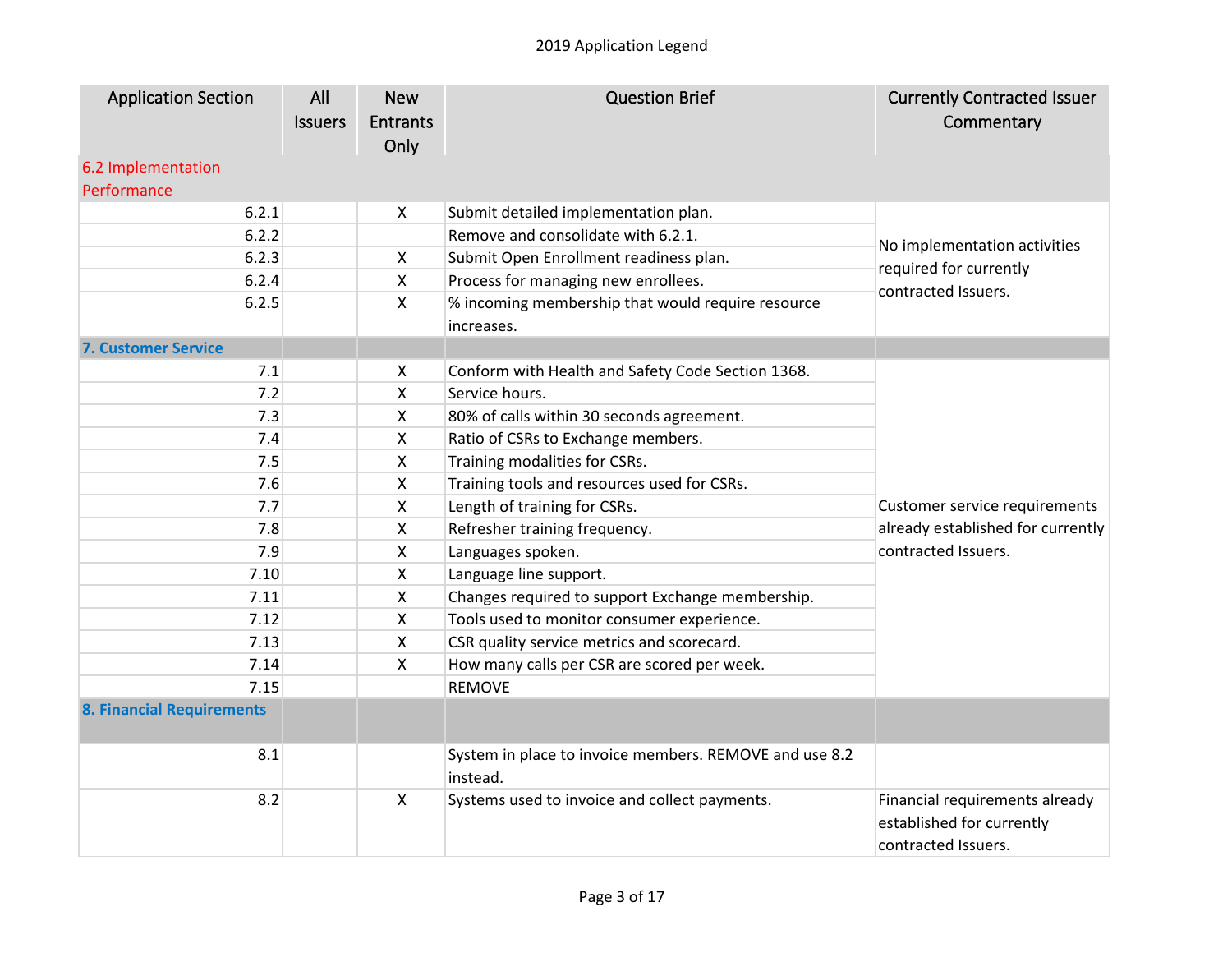| <b>Application Section</b>                    | All<br><b>Issuers</b> | <b>New</b><br><b>Entrants</b><br>Only | <b>Question Brief</b>                                                                   | <b>Currently Contracted Issuer</b><br>Commentary |
|-----------------------------------------------|-----------------------|---------------------------------------|-----------------------------------------------------------------------------------------|--------------------------------------------------|
| 8.3                                           |                       | X                                     | System in place to accept payment effective October 1.                                  |                                                  |
| 8.4                                           |                       | X                                     | If not in place, what vendors are used.                                                 | Financial requirements already                   |
| 8.5                                           |                       | X                                     | Serving "unbanked" population.                                                          | established for currently                        |
| 8.6                                           |                       | X                                     | Applicant can provide detailed information for<br>reconciliation.                       | contracted Issuers.                              |
| 8.7                                           |                       | X                                     | Applicant agrees not to impose fees or charges on members<br>asking for paper invoices. |                                                  |
| 8.8                                           |                       |                                       | <b>REMOVE</b>                                                                           |                                                  |
| 9. Fraud, Waste and Abuse<br><b>Detection</b> |                       |                                       |                                                                                         |                                                  |
| 9.1 Prevention                                |                       |                                       |                                                                                         |                                                  |
| 9.1.1                                         |                       | X                                     | Roles and responsibilities of fraud team.                                               |                                                  |
| 9.1.2                                         |                       | X                                     | Fraud risk assessments.                                                                 |                                                  |
| 9.1.3                                         |                       | X                                     | Anti-fraud strategies.                                                                  |                                                  |
| 9.1.4                                         |                       | X                                     | Safeguarding SSNs.                                                                      | Already established for currently                |
| 9.1.5                                         |                       | X                                     | Provider contracting policies to address identity theft at<br>point of service.         | contracted Issuers.                              |
| 9.1.6                                         |                       | X                                     | Steps taken after identity theft.                                                       |                                                  |
| 9.1.7                                         |                       | $\mathsf{X}$                          | Steps taken to conduct UM review after identity theft.                                  |                                                  |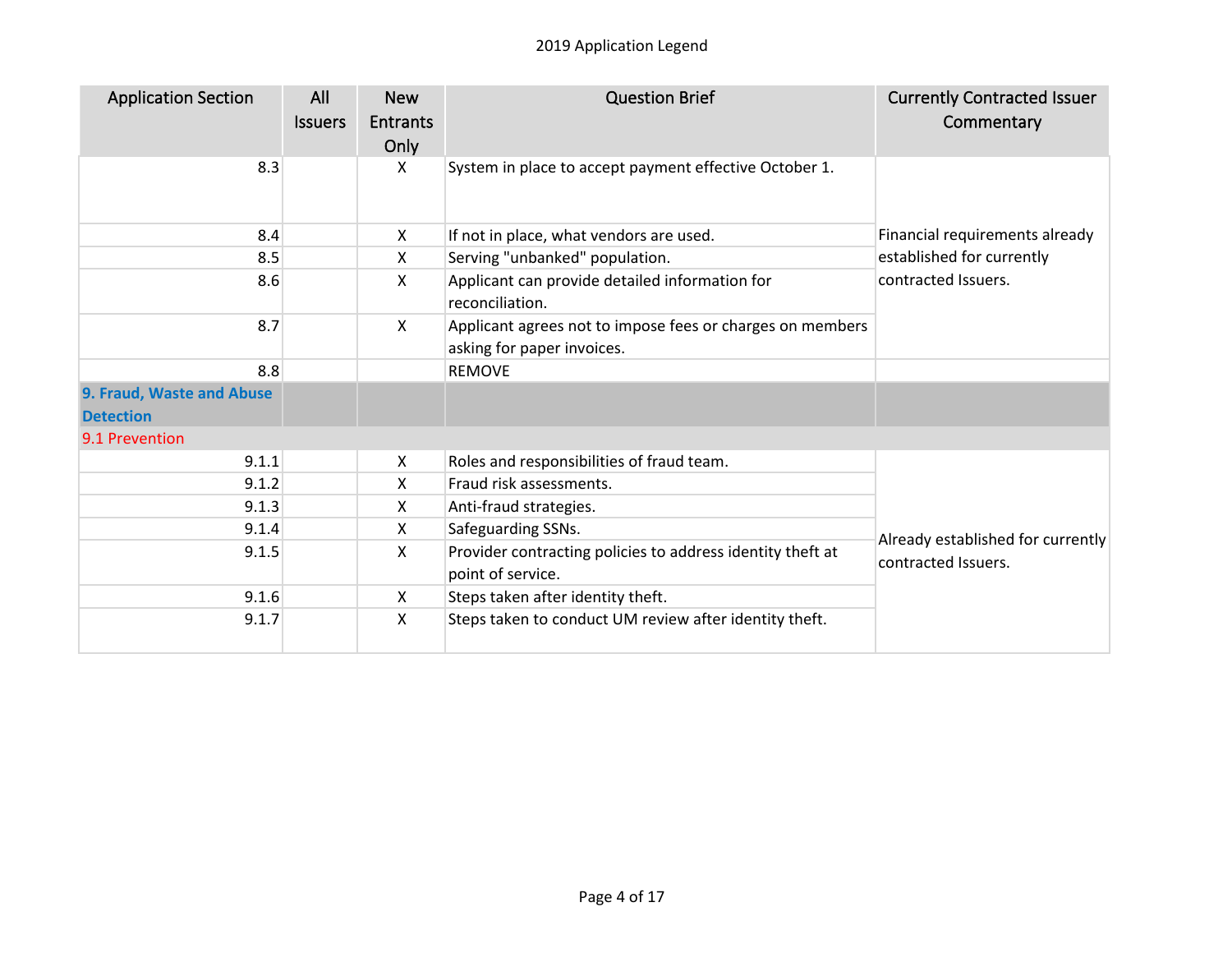| <b>Application Section</b> | All            | <b>New</b>      | <b>Question Brief</b>                                                          | <b>Currently Contracted Issuer</b> |
|----------------------------|----------------|-----------------|--------------------------------------------------------------------------------|------------------------------------|
|                            | <b>Issuers</b> | <b>Entrants</b> |                                                                                | Commentary                         |
|                            |                | Only            |                                                                                |                                    |
| 9.2 Detection              |                |                 |                                                                                |                                    |
| 9.2.1                      |                | X               | Data sets of tools to detect unusual patterns of care.                         |                                    |
| 9.2.2                      |                | Χ               | Internal/External fraud awareness program.                                     |                                    |
| 9.2.3                      |                | X               | How to report fraud (consumer or provider).                                    |                                    |
| 9.2.4                      |                | X               | Describe employee integrity activities.                                        | Already established for currently  |
| 9.2.5                      |                | Χ               | SEP policies.                                                                  | contracted Issuers.                |
| 9.2.6                      |                | X               | Policies and procedures used to respond to fraud.                              |                                    |
| 9.2.7                      |                | X               | Controls in place for evaluating enrollment/disenrollment<br>activities.       |                                    |
| 9.2.8                      |                | X               | Describe UM processes to validate appropriate care.                            |                                    |
| 9.3 Response               |                |                 |                                                                                |                                    |
| 9.3.1                      |                | X               | Evaluation method for fraud, waste or abuse.                                   |                                    |
| 9.3.2                      |                | X               | Fraud, waste and abuse follow-up corrective action.                            | Already established for currently  |
| 9.3.3                      |                | X               | How investigations and adverse actions are used to enhance contracted Issuers. |                                    |
|                            |                |                 | fraud prevention/detection.                                                    |                                    |
| 9.3.4                      |                | X               | Revenue recovery process.                                                      |                                    |
| 9.3.5                      |                | X               | Recovery rates by calendar year.                                               | Already established in section     |
|                            |                |                 |                                                                                | 1.16 of current Issuer contract.   |
|                            |                |                 |                                                                                |                                    |
| 9.3.6                      |                | X               | Trends attributing to total loss from fraud on Exchange                        | Already established for currently  |
|                            |                |                 | business.                                                                      | contracted Issuers.                |
| 9.3.7                      |                | $\pmb{\times}$  | Reporting fraud to law enforcement.                                            |                                    |
| 9.4 Audits and Reviews     |                |                 |                                                                                |                                    |
| 9.4.1                      |                | X               | Indicate frequency of reviews in functional areas.                             |                                    |
| 9.4.2                      |                | X               | Indicate frequency of internal audits in functional areas.                     |                                    |
| 9.4.3                      |                | X               | What percent of claims were audited prior fiscal year.                         | Already established for currently  |
|                            |                |                 |                                                                                | contracted Issuers.                |
| 9.4.4                      |                | $\mathsf{X}$    | Does the Applicant maintain an independent internal audit<br>function.         |                                    |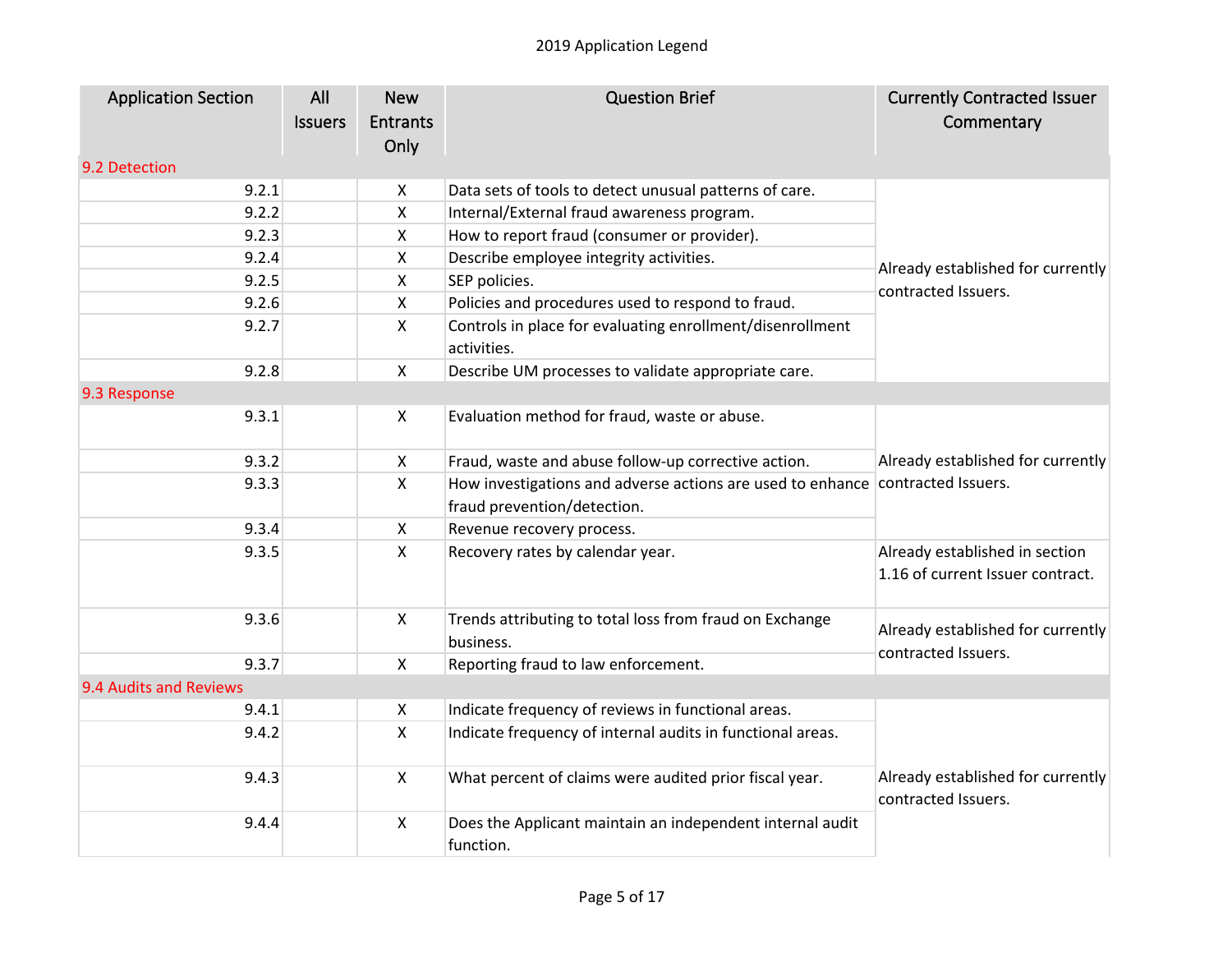| <b>Application Section</b>  | All                       | <b>New</b>      | <b>Question Brief</b>                                         | <b>Currently Contracted Issuer</b>                       |
|-----------------------------|---------------------------|-----------------|---------------------------------------------------------------|----------------------------------------------------------|
|                             | <b>Issuers</b>            | <b>Entrants</b> |                                                               | Commentary                                               |
|                             |                           | Only            |                                                               |                                                          |
| 9.4.5                       |                           | X               | If yes, provide a copy of the annual audit plan.              |                                                          |
| 9.4.6                       |                           | $\pmb{\times}$  | Oversight authority over internal audit function.             |                                                          |
|                             |                           |                 |                                                               | Already established for currently                        |
| 9.4.7                       |                           | X               | Does Applicant conduct audit of network, non-network, and     | contracted Issuers.                                      |
|                             |                           |                 | contractors.                                                  |                                                          |
| 9.4.8                       | $\mathsf{X}$              |                 | External audit conducted or not (report by year).             |                                                          |
| 9.4.9                       |                           | X               | Reviewing non-contracted claims. Remove all text after first  |                                                          |
|                             |                           |                 | revised sentence.                                             |                                                          |
| 9.4.10                      |                           | X               | Using National Practitioner Data Bank for (re)credentialing.  |                                                          |
|                             |                           |                 |                                                               |                                                          |
| 9.4.11                      |                           | X               | Verifying providers are legitimate.                           |                                                          |
| 9.4.12                      |                           | X               | Controls in place for monitoring referrals to a facility that |                                                          |
|                             |                           |                 | the provider has a financial interest in.                     | Already established for currently<br>contracted Issuers. |
| 9.4.13                      |                           | X               | Types of claims and provider typically reviewed for fraud.    |                                                          |
| 9.4.14                      |                           | X               | Describe approaches Issuer takes to monitor these             |                                                          |
|                             |                           |                 | providers.                                                    |                                                          |
| 9.4.15                      |                           | X               | Process used to validate provider information prior to        |                                                          |
|                             |                           |                 | contracting.                                                  |                                                          |
| 9.4.16                      |                           | $\mathsf{X}$    | Validating information when a provider reports a change.      |                                                          |
|                             |                           |                 |                                                               |                                                          |
| 9.4.17                      | $\mathsf{X}$              |                 | Applicant agrees to subject itself to the Exchange for audits |                                                          |
|                             |                           |                 | and reviews, etc.                                             |                                                          |
| 10. System for Electronic   |                           |                 |                                                               |                                                          |
| <b>Rate and Form Filing</b> |                           |                 |                                                               |                                                          |
| (SERFF)                     |                           |                 |                                                               |                                                          |
| 10.1                        | $\pmb{\times}$            |                 | Must be able to populate SERFF.                               |                                                          |
| 10.2                        | $\mathsf{X}$              |                 | Will submit corrections to SERFF within 3 business days.      |                                                          |
| 10.3                        | $\boldsymbol{\mathsf{X}}$ |                 | May not make any changes to SERFF once submitted to the       |                                                          |
|                             |                           |                 | Exchange without prior written notice.                        |                                                          |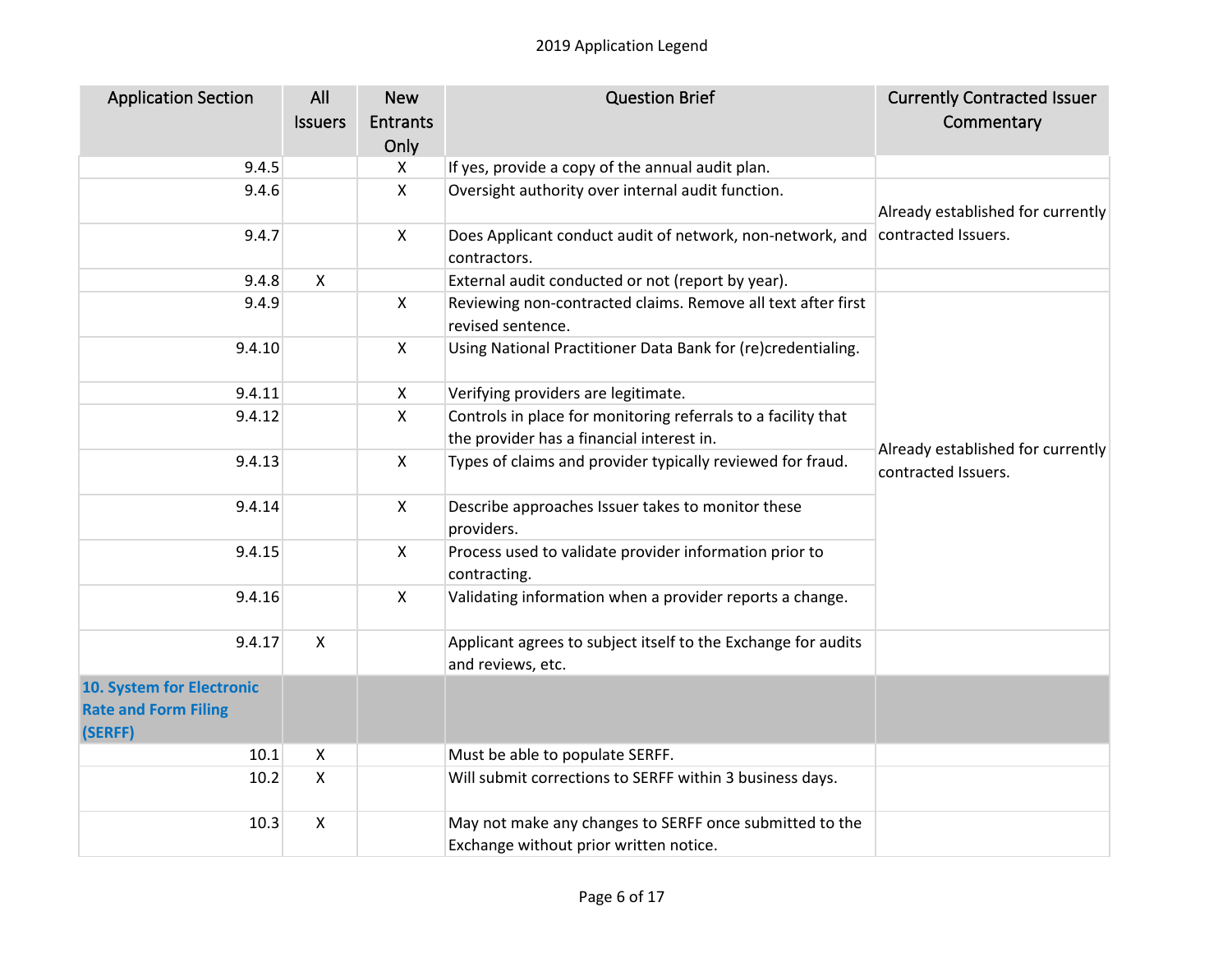| <b>Application Section</b>                          | All<br><b>Issuers</b> | <b>New</b><br><b>Entrants</b><br>Only | <b>Question Brief</b>                                                                                | <b>Currently Contracted Issuer</b><br>Commentary         |
|-----------------------------------------------------|-----------------------|---------------------------------------|------------------------------------------------------------------------------------------------------|----------------------------------------------------------|
| 11. Electronic Data<br><b>Interface</b>             |                       |                                       |                                                                                                      |                                                          |
| 11.1                                                | X                     |                                       | Provider an overview of system, data model, vendors and<br>any changes.                              |                                                          |
| 11.2                                                | $\mathsf{x}$          |                                       | Submit a copy of system lifecycle and release schedule.                                              |                                                          |
| 11.3                                                |                       | $\pmb{\times}$                        | Develop data interfaces.                                                                             |                                                          |
| 11.4                                                |                       | $\pmb{\times}$                        | Process for resolving errors identified by a TA1 file or a 999<br>file.                              |                                                          |
| 11.5                                                |                       | $\mathsf{X}$                          | Must communicate any testing or production changes to<br>system configuration in a timely fashion.   | Already established for currently<br>contracted Issuers. |
| 11.6                                                |                       | $\boldsymbol{\mathsf{X}}$             | Be prepared to conduct testing of data interfaces no later<br>than June 1.                           |                                                          |
| 11.7                                                |                       | $\mathsf{X}$                          | Ability to produce financial, eligibility, and enrollment data<br>monthly.                           |                                                          |
| 11.8                                                |                       | $\boldsymbol{\mathsf{X}}$             | Proactively monitor, measure and maintain applications and<br>databases to maximize system response. |                                                          |
| <b>12. Healthcare Evidence</b><br><b>Initiative</b> |                       |                                       |                                                                                                      |                                                          |
| 12.1                                                | X                     |                                       | Making contract terms transparent.                                                                   |                                                          |
| 12.2                                                |                       | $\boldsymbol{\mathsf{X}}$             | Supply FFS claims or encounter record extracts monthly.                                              |                                                          |
| 12.3                                                |                       | $\boldsymbol{\mathsf{X}}$             | Supply financial extracts monthly.                                                                   | Already established for currently<br>contracted Issuers. |
| 12.4                                                |                       | $\boldsymbol{\mathsf{X}}$             | Supply member/subscriber ID on all records submitted.                                                |                                                          |
| 12.5                                                |                       | $\boldsymbol{\mathsf{X}}$             | Supply PHI dates such as starting date of service, etc.                                              |                                                          |
| 12.6                                                |                       | $\boldsymbol{\mathsf{X}}$             | Supply PIN.                                                                                          |                                                          |
| 12.7                                                |                       | $\boldsymbol{\mathsf{X}}$             | Supply detailed coding for diagnosis, procedures, etc. on all<br>claims for all data sources.        |                                                          |
| 12.8                                                |                       | $\boldsymbol{\mathsf{X}}$             | Submit all data directly to the HEI vendor.                                                          |                                                          |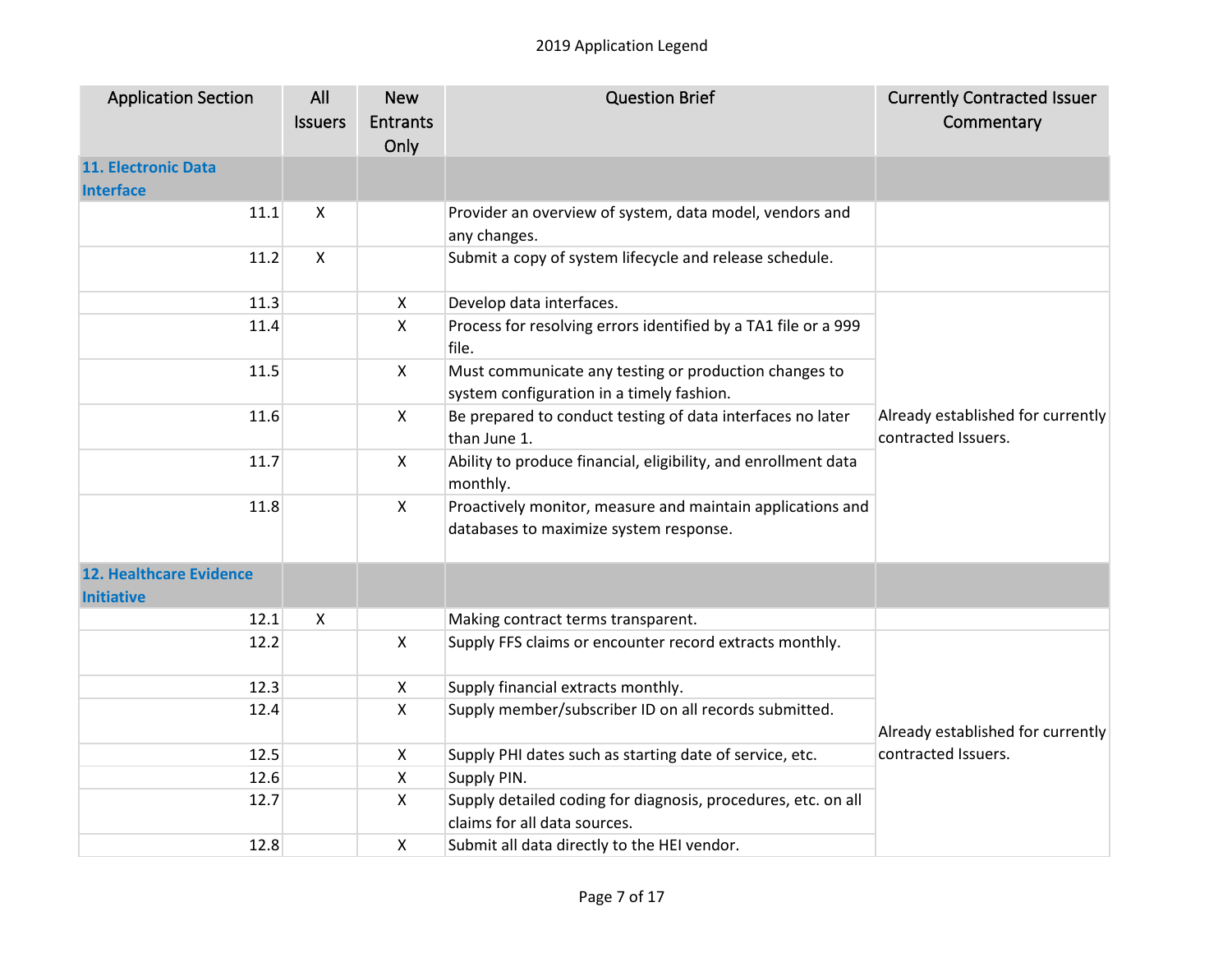| <b>Application Section</b>     | All<br><b>Issuers</b> | <b>New</b><br><b>Entrants</b> | <b>Question Brief</b>                                                                                 | <b>Currently Contracted Issuer</b><br>Commentary         |
|--------------------------------|-----------------------|-------------------------------|-------------------------------------------------------------------------------------------------------|----------------------------------------------------------|
|                                |                       | Only                          |                                                                                                       |                                                          |
| 12.9                           |                       | $\boldsymbol{\mathsf{X}}$     | If data must be submitted to third party vendor, guarantee                                            |                                                          |
|                                |                       |                               | the same information as required in this section will be sent. Already established for currently      | contracted Issuers.                                      |
| 12.10                          |                       | $\mathsf{X}$                  | Supply DM or lab data if possible.                                                                    |                                                          |
| 13. Privacy and Security       |                       |                               |                                                                                                       |                                                          |
| <b>Requirements for</b>        |                       |                               |                                                                                                       |                                                          |
| <b>Personally Identifiable</b> |                       |                               |                                                                                                       |                                                          |
| <b>Data</b>                    |                       |                               |                                                                                                       |                                                          |
| 13.1 HIPAA Privacy Rule        |                       |                               |                                                                                                       |                                                          |
| 13.1.1                         |                       | $\mathsf{X}$                  | Comply with HIPAA.                                                                                    |                                                          |
| 13.1.2                         |                       | X                             | Provides members with the right to amend inaccurate or                                                |                                                          |
|                                |                       |                               | incomplete PHI within the Designated Record Set.                                                      |                                                          |
| 13.1.3                         |                       | $\mathsf{X}$                  | Provides members with the right to restrict use or disclosure<br>of PHI.                              |                                                          |
| 13.1.4                         |                       | $\boldsymbol{\mathsf{X}}$     | Provides members with any disclosure the member's PHI at<br>the member's request.                     | Already established for currently<br>contracted Issuers. |
| 13.1.5                         |                       | $\mathsf{X}$                  | Permits members alternative means of receiving their PHI.                                             |                                                          |
| 13.1.6                         |                       | $\mathsf{X}$                  | Applicant only uses minimum necessary PHI.                                                            |                                                          |
| 13.1.7                         |                       | $\mathsf{x}$                  | Applicant maintains a HIPAA compliant Notice of Privacy<br>Practices.                                 |                                                          |
| 13.2 Safeguards                |                       |                               |                                                                                                       |                                                          |
| 13.2.1                         |                       | $\boldsymbol{\mathsf{X}}$     | Applicant must meet the NIST-53 industry standards to                                                 |                                                          |
|                                |                       |                               | protect PHI and PII.                                                                                  |                                                          |
| 13.2.2                         |                       | $\mathsf{X}$                  | PHI and PII are encrypted in rest or transit.                                                         | Already established for currently<br>contracted Issuers. |
| 13.2.3                         |                       | $\mathsf{X}$                  | Applicant confirms it operates in compliance with state and<br>federal security laws and regulations. |                                                          |
| 13.2.4                         |                       | $\boldsymbol{\mathsf{X}}$     | Applicant contingency plan to address system restoration.                                             |                                                          |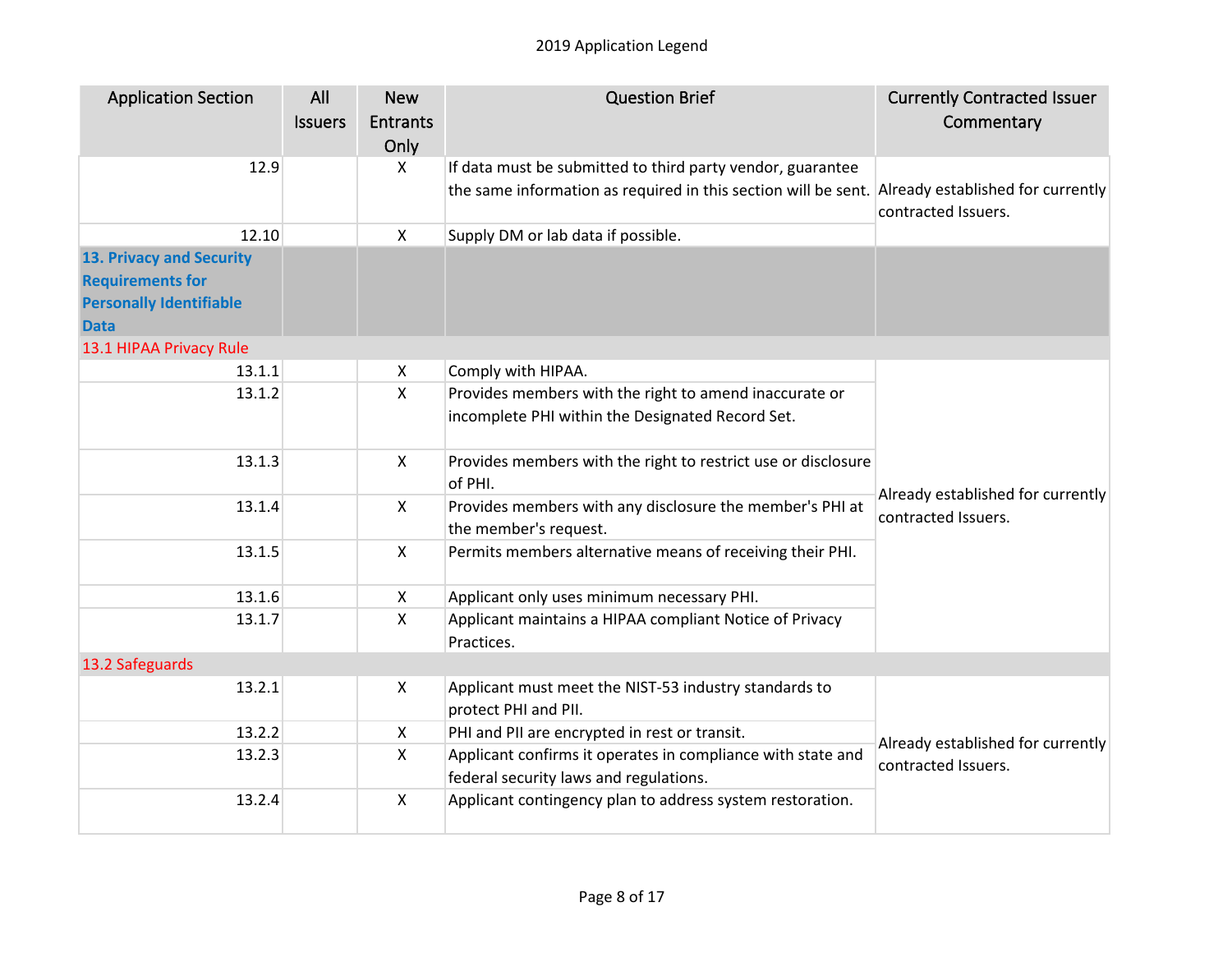| <b>Application Section</b>    | All                       | <b>New</b>                | <b>Question Brief</b>                                                                         | <b>Currently Contracted Issuer</b> |
|-------------------------------|---------------------------|---------------------------|-----------------------------------------------------------------------------------------------|------------------------------------|
|                               | <b>Issuers</b>            | Entrants                  |                                                                                               | Commentary                         |
|                               |                           | Only                      |                                                                                               |                                    |
| 13.2.5                        |                           | X                         | Applicant must meet the NIST Special Publication 800-88 for Already established for currently |                                    |
|                               |                           |                           | disposal of PHI or PII.                                                                       | contracted Issuers.                |
| <b>14. Sales Channels</b>     |                           |                           |                                                                                               |                                    |
| 14.1                          |                           | $\boldsymbol{\mathsf{X}}$ | Experience working with agents.                                                               |                                    |
| 14.2                          |                           | $\boldsymbol{\mathsf{X}}$ | Describe Applicant's Agent of record policy.                                                  | Already established for currently  |
| 14.3                          |                           | $\boldsymbol{\mathsf{X}}$ | Commission schedules.                                                                         | contracted Issuers.                |
| 14.4                          |                           | $\mathsf{X}$              | Sales team organization.                                                                      |                                    |
| 14.5                          |                           | $\mathsf{X}$              | Applicant's ability to develop an agent program.                                              |                                    |
| 15. Marketing and             |                           |                           |                                                                                               |                                    |
| <b>Outreach Activities</b>    |                           |                           |                                                                                               |                                    |
| 15.1                          |                           | X                         | Marketing organizational chart.                                                               |                                    |
|                               |                           |                           |                                                                                               | Already established for currently  |
| 15.2                          |                           | X                         | Adhere to Exchange brand guidelines.                                                          | contracted Issuers.                |
| 15.3                          |                           | $\mathsf{X}$              | Submit materials per deadlines established by the Exchange.                                   |                                    |
|                               |                           |                           |                                                                                               |                                    |
| 15.4                          | $\pmb{\times}$            |                           | Submit member communication calendar.                                                         |                                    |
| 15.5                          | X                         |                           | Submit proposed marketing plan.                                                               |                                    |
| <b>16. Provider Network</b>   |                           |                           |                                                                                               |                                    |
| <b>16.1 Network Offerings</b> |                           |                           |                                                                                               |                                    |
| 16.1.1                        | $\mathsf{x}$              |                           | Indicate different network products.                                                          |                                    |
| 16.1.2                        | $\pmb{\times}$            |                           | Submit provider network information.                                                          |                                    |
| 16.1.3                        | $\boldsymbol{\mathsf{X}}$ |                           | Upload SERFF template.                                                                        |                                    |
| <b>16.2 HMO</b>               |                           |                           |                                                                                               |                                    |
| <b>*16.2.1 Network</b>        |                           |                           |                                                                                               |                                    |
| <b>Strategy</b>               |                           |                           |                                                                                               |                                    |
| 16.2.1.1                      |                           | $\boldsymbol{\mathsf{X}}$ | HMO network owned or leased.                                                                  |                                    |
| 16.2.1.2                      |                           | $\boldsymbol{\mathsf{X}}$ | Describe terms of lease.                                                                      |                                    |
| 16.2.1.3                      |                           | $\boldsymbol{\mathsf{X}}$ | Applicant's influence over leased network.                                                    | Already established for currently  |
| 16.2.1.4                      |                           | $\mathsf{X}$              | By rating region, %'s of capitated vs. non-capitated                                          | contracted Issuers.                |
|                               |                           |                           | arrangements.                                                                                 |                                    |
| 16.2.1.5                      |                           | $\pmb{\times}$            | Ensuring access.                                                                              |                                    |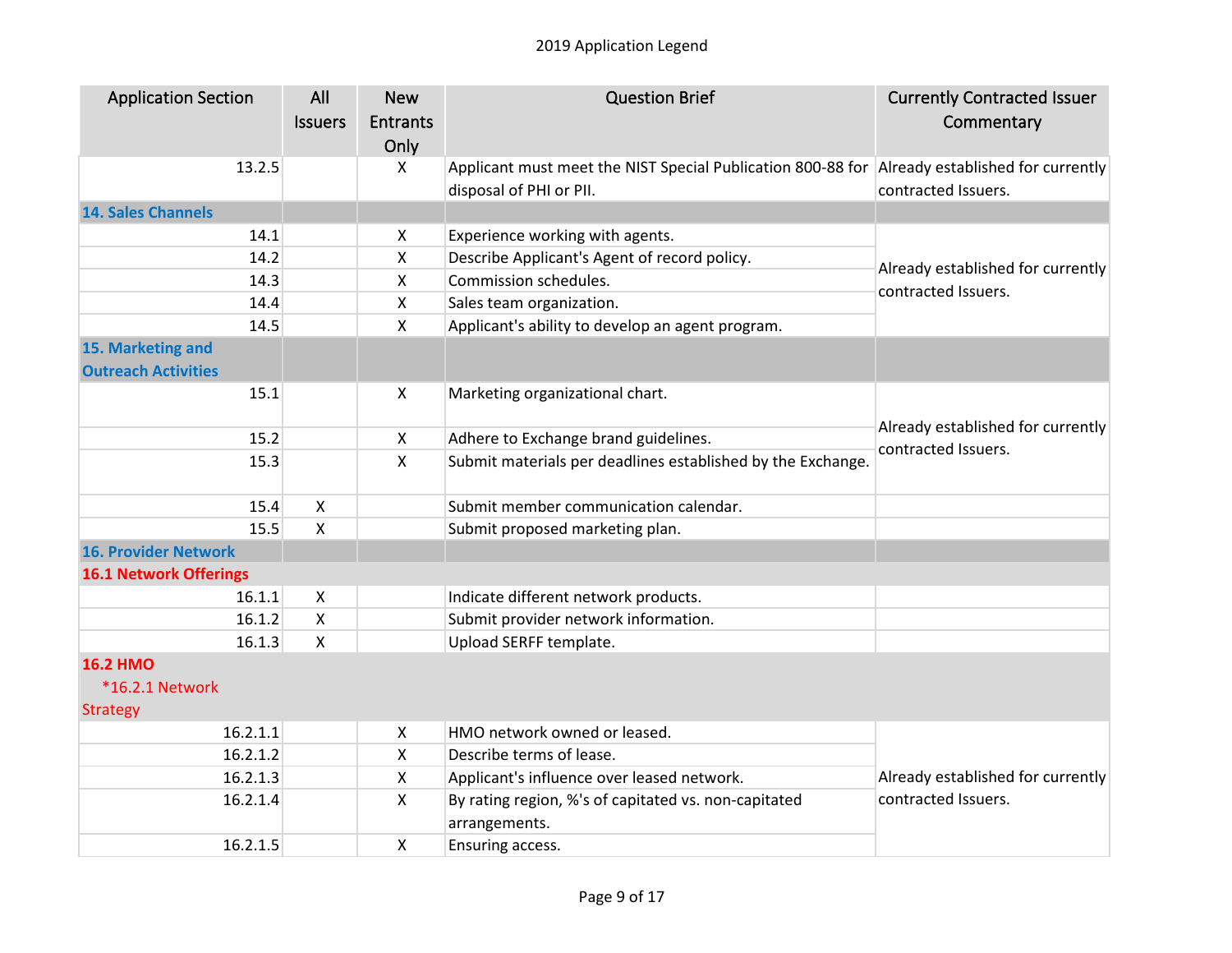| <b>Application Section</b>  | All<br><b>Issuers</b> | <b>New</b><br><b>Entrants</b><br>Only | <b>Question Brief</b>                                                                         | <b>Currently Contracted Issuer</b><br>Commentary         |
|-----------------------------|-----------------------|---------------------------------------|-----------------------------------------------------------------------------------------------|----------------------------------------------------------|
| 16.2.1.6                    |                       | $\mathsf{X}$                          | Border state(s) care.                                                                         | Already established for currently                        |
| 16.2.1.7                    |                       | $\mathsf{X}$                          | How border state care offered.                                                                | contracted Issuers.                                      |
| *16.2.2 Volume -            |                       |                                       |                                                                                               |                                                          |
| <b>Outcome Relationship</b> |                       |                                       |                                                                                               |                                                          |
| 16.2.2.1                    |                       | $\boldsymbol{\mathsf{X}}$             | Tracking procedure volume by facility.                                                        |                                                          |
| 16.2.2.2                    |                       | $\boldsymbol{\mathsf{X}}$             | Methodology for categorizing facilities according to volume<br>outcome and volume thresholds. |                                                          |
| 16.2.2.3                    |                       | $\mathsf{X}$                          | Applying this information to enrollee procedure referral.                                     | Already established with<br>currently contracted Issuers |
| 16.2.2.4                    |                       | $\mathsf{X}$                          | Methodology for patient identification and selection                                          | through Attachment 7.                                    |
|                             |                       |                                       | (language proficiency), referral procedures and                                               |                                                          |
|                             |                       |                                       | accommodations.                                                                               |                                                          |
| *16.2.3 Network Stability   |                       |                                       |                                                                                               |                                                          |
| 16.2.3.1                    |                       | $\boldsymbol{\mathsf{X}}$             | Total number of contracted hospitals.                                                         |                                                          |
| 16.2.3.2                    |                       | $\mathsf{X}$                          | Network hospital terminations.                                                                |                                                          |
| 16.2.3.3                    |                       | $\boldsymbol{\mathsf{X}}$             | Participating provider terminations.                                                          | Already established for currently                        |
| 16.2.3.4                    |                       | $\mathsf{X}$                          | Total number of contracted IPA/Medical Groups/Clinics by<br>region.                           | contracted Issuers.                                      |
| 16.2.3.5                    |                       | $\mathsf{X}$                          | IPA/Medical Groups or Clinics that have had a break in<br>contracting.                        |                                                          |
| 16.2.3.6                    | $\mathsf{X}$          |                                       | Plans for network additions.                                                                  |                                                          |
| 16.2.3.7                    | X                     |                                       | Potential network disruptions.                                                                |                                                          |
| <b>16.3 PPO</b>             |                       |                                       |                                                                                               |                                                          |
| <b>*16.3.1 Network</b>      |                       |                                       |                                                                                               |                                                          |
| <b>Strategy</b>             |                       |                                       |                                                                                               |                                                          |
| 16.3.1.1                    |                       | X                                     | PPO network owned or leased.                                                                  |                                                          |
| 16.3.1.2                    |                       | $\mathsf{X}$                          | Describe terms of lease.                                                                      | Already established for currently                        |
| 16.3.1.3                    |                       | X                                     | Applicant's influence over leased network.                                                    |                                                          |
| 16.3.1.4                    |                       | $\boldsymbol{\mathsf{X}}$             | By rating region, %'s of capitated vs. non-capitated<br>arrangements.                         | contracted Issuers.                                      |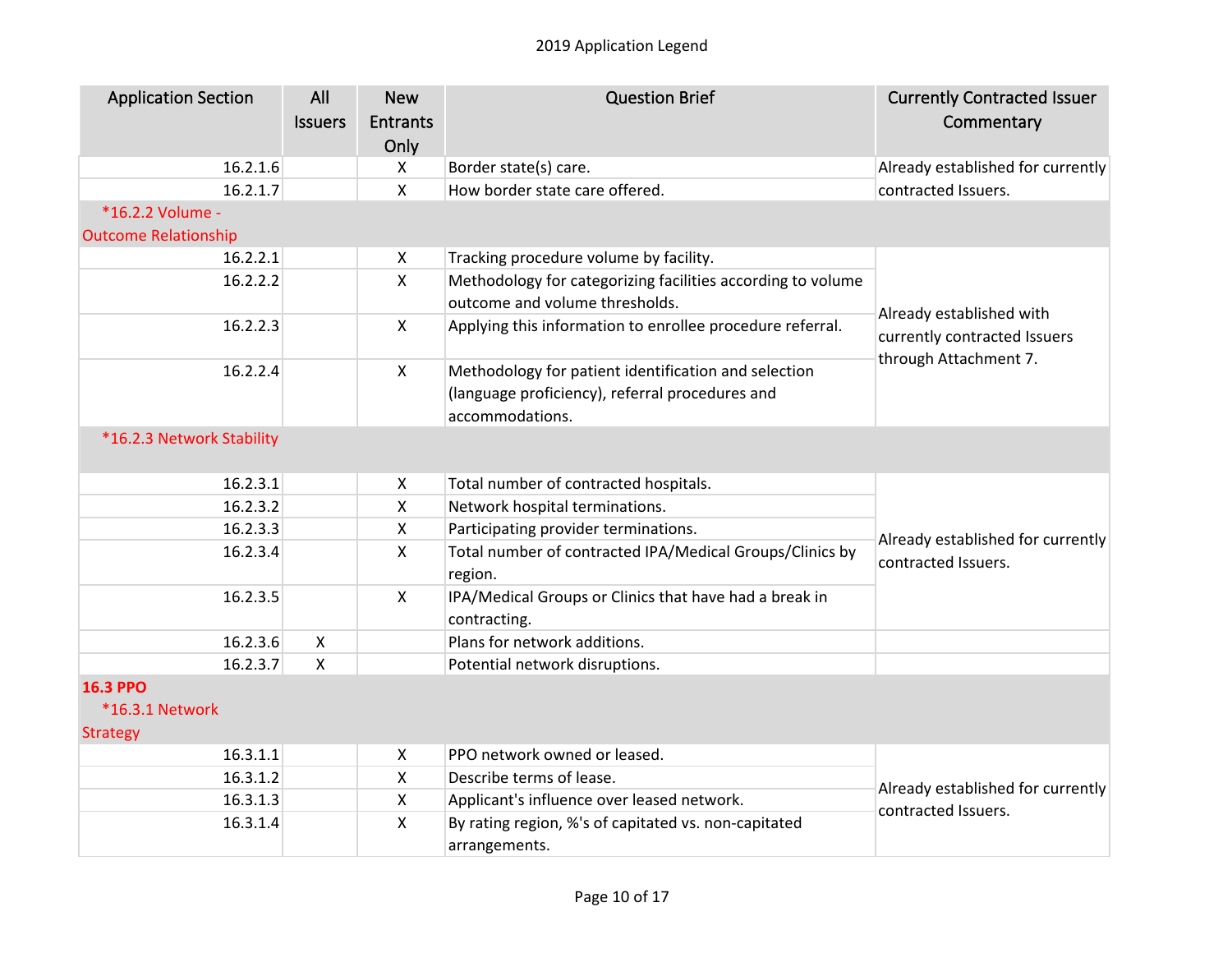| <b>Application Section</b>                      | All<br><b>Issuers</b> | <b>New</b><br><b>Entrants</b><br>Only | <b>Question Brief</b>                                                                                                      | <b>Currently Contracted Issuer</b><br>Commentary                                  |
|-------------------------------------------------|-----------------------|---------------------------------------|----------------------------------------------------------------------------------------------------------------------------|-----------------------------------------------------------------------------------|
| 16.3.1.5                                        |                       | X                                     | Ensuring access.                                                                                                           | Already established for currently                                                 |
| 16.3.1.6                                        |                       | X                                     | Border state(s) care.                                                                                                      | contracted Issuers.                                                               |
| 16.3.1.7                                        |                       | $\mathsf{X}$                          | How border state care offered.                                                                                             |                                                                                   |
| *16.3.2 Volume -<br><b>Outcome Relationship</b> |                       |                                       |                                                                                                                            |                                                                                   |
| 16.3.2.1                                        |                       | X                                     | Tracking procedure volume by facility.                                                                                     |                                                                                   |
| 16.3.2.2                                        |                       | $\mathsf{X}$                          | Methodology for categorizing facilities according to volume<br>outcome and volume thresholds.                              |                                                                                   |
| 16.3.2.3                                        |                       | $\mathsf{X}$                          | Applying this information to enrollee procedure referral.                                                                  | Already established with<br>currently contracted Issuers<br>through Attachment 7. |
| 16.3.2.4                                        |                       | $\mathsf{X}$                          | Methodology for patient identification and selection<br>(language proficiency), referral procedures and<br>accommodations. |                                                                                   |
| *16.3.3 Network Stability                       |                       |                                       |                                                                                                                            |                                                                                   |
| 16.3.3.1                                        |                       | $\mathsf{X}$                          | Total number of contracted hospitals.                                                                                      |                                                                                   |
| 16.3.3.2                                        |                       | $\mathsf{X}$                          | Network hospital terminations.                                                                                             |                                                                                   |
| 16.3.3.3                                        |                       | $\mathsf{X}$                          | Participating provider terminations.                                                                                       | Already established for currently                                                 |
| 16.3.3.4                                        |                       | X                                     | Total number of contracted IPA/Medical Groups/Clinics by<br>region.                                                        | contracted Issuers.                                                               |
| 16.3.3.5                                        |                       | X                                     | IPA/Medical Groups or Clinics that have had a break in<br>contracting.                                                     |                                                                                   |
| 16.3.3.6                                        | $\mathsf{X}$          |                                       | Plans for network additions.                                                                                               |                                                                                   |
| 16.3.3.7                                        | $\pmb{\times}$        |                                       | Potential network disruptions that would impact 2019.                                                                      |                                                                                   |
| <b>16.4 EPO</b>                                 |                       |                                       |                                                                                                                            |                                                                                   |
| <b>*16.4.1 Network</b>                          |                       |                                       |                                                                                                                            |                                                                                   |

Strategy

|  | つ network owned or leased.<br>FPO. | Already established for currently |
|--|------------------------------------|-----------------------------------|
|  | Describe terms of lease.           | <u>Lissuers.</u>                  |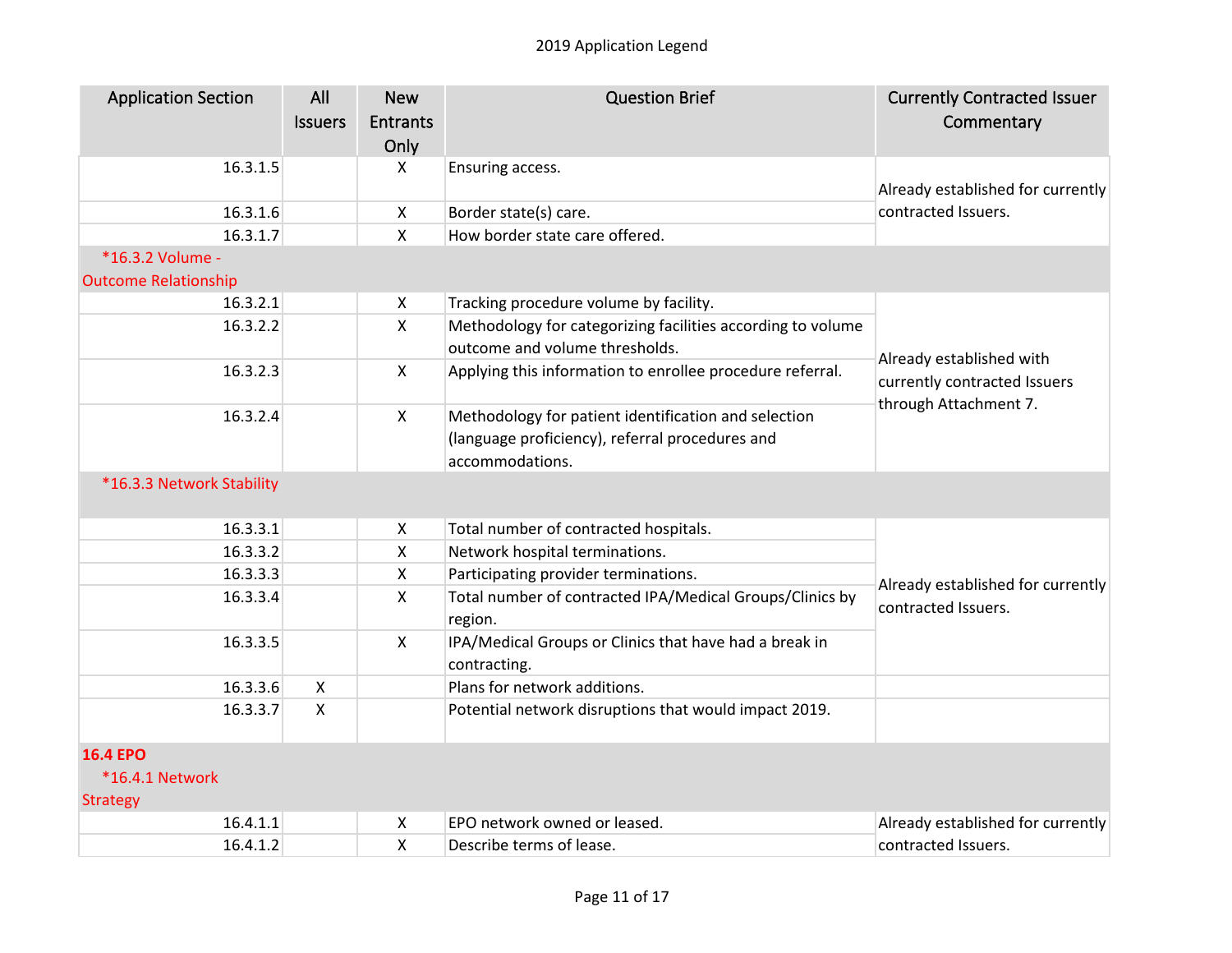| <b>Application Section</b>  | All<br><b>Issuers</b> | <b>New</b><br><b>Entrants</b><br>Only | <b>Question Brief</b>                                                  | <b>Currently Contracted Issuer</b><br>Commentary                                  |
|-----------------------------|-----------------------|---------------------------------------|------------------------------------------------------------------------|-----------------------------------------------------------------------------------|
| 16.4.1.3                    |                       | X                                     | Applicant's influence over leased network.                             | Already established for currently<br>contracted Issuers.                          |
| 16.4.1.4                    |                       | X                                     | By rating region, %'s of capitated vs. non-capitated<br>arrangements.  |                                                                                   |
| 16.4.1.5                    |                       | X                                     | Ensuring access.                                                       |                                                                                   |
| 16.4.1.6                    |                       | $\pmb{\times}$                        | Border state(s) care.                                                  |                                                                                   |
| 16.4.1.7                    |                       | X                                     | How border state care offered.                                         |                                                                                   |
| *16.4.2 Volume -            |                       |                                       |                                                                        |                                                                                   |
| <b>Outcome Relationship</b> |                       |                                       |                                                                        |                                                                                   |
| 16.4.2.1                    |                       | $\boldsymbol{\mathsf{X}}$             | Tracking procedure volume by facility.                                 |                                                                                   |
| 16.4.2.2                    |                       | $\mathsf{x}$                          | Methodology for categorizing facilities according to volume            |                                                                                   |
|                             |                       |                                       | outcome and volume thresholds.                                         | Already established with<br>currently contracted Issuers<br>through Attachment 7. |
| 16.4.2.3                    |                       | $\mathsf{X}$                          | Applying this information to enrollee procedure referral.              |                                                                                   |
| 16.4.2.4                    |                       | $\mathsf{X}$                          | Methodology for patient identification and selection                   |                                                                                   |
|                             |                       |                                       | (language proficiency), referral procedures and<br>accommodations.     |                                                                                   |
| *16.4.3 Network Stability   |                       |                                       |                                                                        |                                                                                   |
| 16.4.3.1                    |                       | $\mathsf{X}$                          | Total number of contracted hospitals.                                  |                                                                                   |
| 16.4.3.2                    |                       | $\mathsf{x}$                          | Network hospital terminations.                                         |                                                                                   |
| 16.4.3.3                    |                       | X                                     | Participating provider terminations.                                   | Already established process with<br>currently contracted Issuers.                 |
| 16.4.3.4                    |                       | $\mathsf{X}$                          | Total number of contracted IPA/Medical Groups/Clinics by<br>region.    |                                                                                   |
| 16.4.3.5                    |                       | $\mathsf{X}$                          | IPA/Medical Groups or Clinics that have had a break in<br>contracting. |                                                                                   |
| 16.4.3.6                    | X                     |                                       | Plans for network additions.                                           |                                                                                   |
| 16.4.3.7                    | X                     |                                       | Potential network disruptions.                                         |                                                                                   |
| 16.5 Other (for newly       |                       |                                       |                                                                        |                                                                                   |

**proposed networks only)**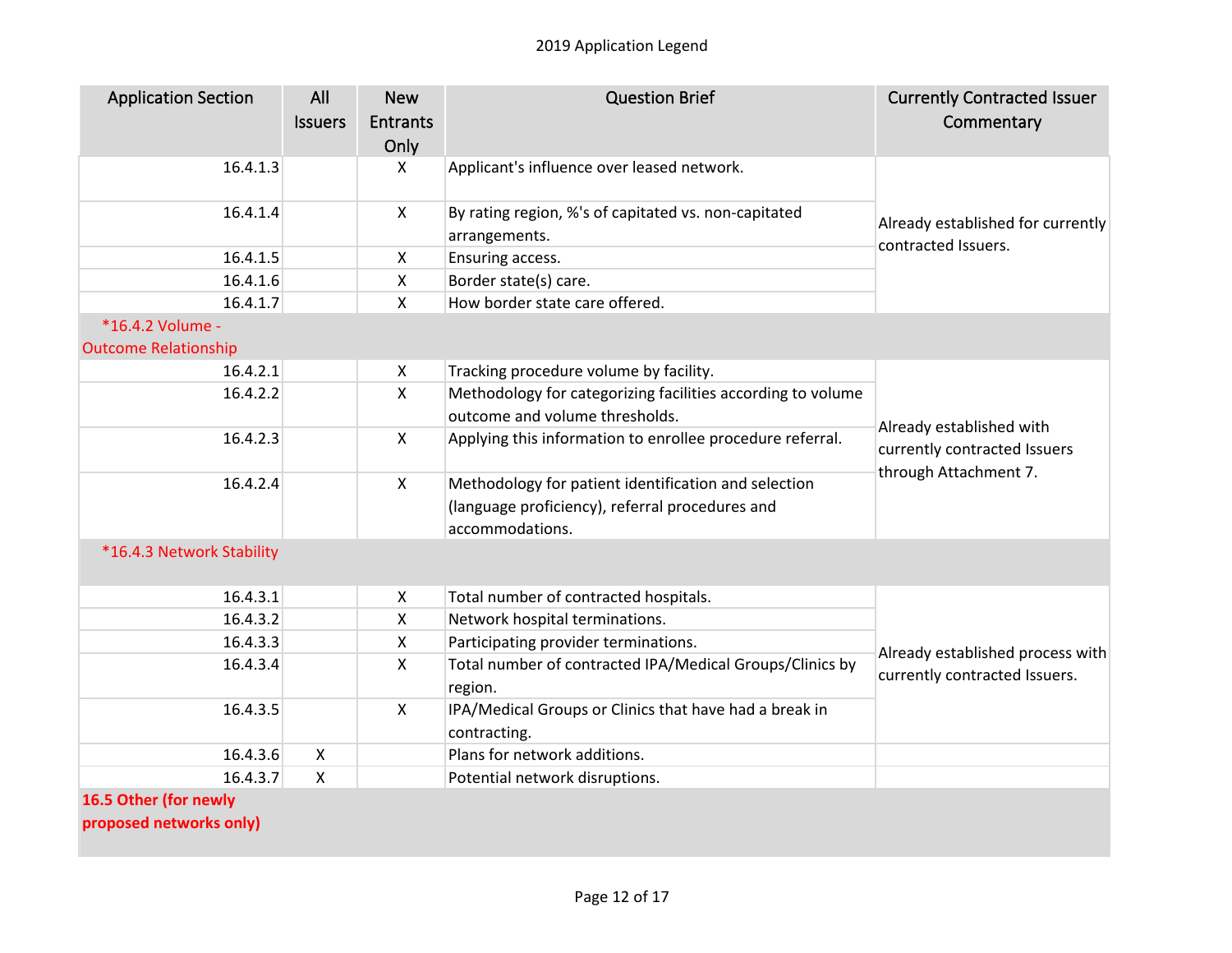| <b>Application Section</b>  | All<br><b>Issuers</b> | <b>New</b><br><b>Entrants</b><br>Only | <b>Question Brief</b>                                                                                                      | <b>Currently Contracted Issuer</b><br>Commentary |
|-----------------------------|-----------------------|---------------------------------------|----------------------------------------------------------------------------------------------------------------------------|--------------------------------------------------|
| <b>*16.5.1 Network</b>      |                       |                                       |                                                                                                                            |                                                  |
| <b>Strategy</b>             |                       |                                       |                                                                                                                            |                                                  |
| 16.5.1.1                    | X                     |                                       | Network owned or leased.                                                                                                   |                                                  |
| 16.5.1.2                    | X                     |                                       | Describe terms of lease.                                                                                                   |                                                  |
| 16.5.1.3                    | $\mathsf{X}$          |                                       | Applicant's influence over leased network.                                                                                 |                                                  |
| 16.5.1.4                    | X                     |                                       | By rating region, %'s of capitated vs. non-capitated<br>arrangements.                                                      |                                                  |
| 16.5.1.5                    | $\mathsf{X}$          |                                       | Ensuring access.                                                                                                           |                                                  |
| 16.5.1.6                    | $\mathsf{X}$          |                                       | Border state(s) care.                                                                                                      |                                                  |
| 16.5.1.7                    | $\mathsf{X}$          |                                       | How border state care offered.                                                                                             |                                                  |
| *16.5.2 Volume -            |                       |                                       |                                                                                                                            |                                                  |
| <b>Outcome Relationship</b> |                       |                                       |                                                                                                                            |                                                  |
| 16.5.2.1                    | $\mathsf{X}$          |                                       | Tracking procedure volume by facility.                                                                                     |                                                  |
| 16.5.2.2                    | X                     |                                       | Methodology for categorizing facilities according to volume<br>outcome and volume thresholds.                              |                                                  |
| 16.5.2.3                    | X                     |                                       | Applying this information to enrollee procedure referral.                                                                  |                                                  |
| 16.5.2.4                    | $\mathsf{X}$          |                                       | Methodology for patient identification and selection<br>(language proficiency), referral procedures and<br>accommodations. |                                                  |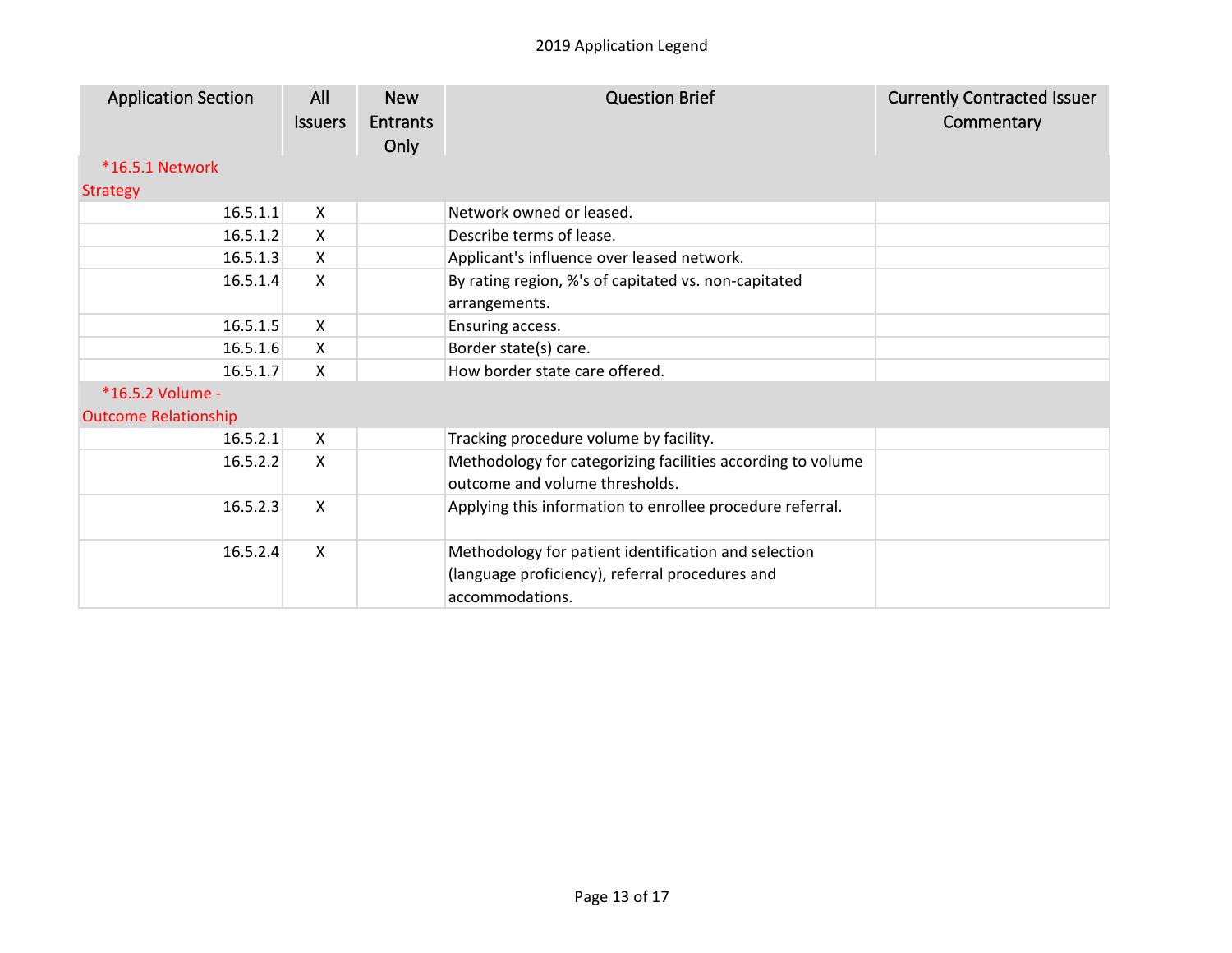| <b>Application Section</b>                  | All                       | <b>New</b>      | <b>Question Brief</b>                                                  | <b>Currently Contracted Issuer</b>                                                           |
|---------------------------------------------|---------------------------|-----------------|------------------------------------------------------------------------|----------------------------------------------------------------------------------------------|
|                                             | <b>Issuers</b>            | <b>Entrants</b> |                                                                        | Commentary                                                                                   |
|                                             |                           | Only            |                                                                        |                                                                                              |
| *16.5.3 Network Stability                   |                           |                 |                                                                        |                                                                                              |
| 16.5.3.1                                    |                           |                 |                                                                        |                                                                                              |
|                                             | $\mathsf{X}$              |                 | Total number of contracted hospitals.                                  |                                                                                              |
| 16.5.3.2<br>16.5.3.3                        | X<br>$\mathsf{x}$         |                 | Network hospital terminations.                                         |                                                                                              |
|                                             | $\mathsf{X}$              |                 | Participating provider terminations.                                   |                                                                                              |
| 16.5.3.4                                    |                           |                 | Total number of contracted IPA/Medical Groups/Clinics by<br>region.    |                                                                                              |
| 16.5.3.5                                    | $\mathsf{X}$              |                 | IPA/Medical Groups or Clinics that have had a break in<br>contracting. |                                                                                              |
| 16.5.3.6                                    | $\mathsf{x}$              |                 | Plans for network additions.                                           |                                                                                              |
| 16.5.3.7                                    | $\boldsymbol{\mathsf{X}}$ |                 | Potential network disruptions.                                         |                                                                                              |
| <b>17. Essential Community</b>              |                           |                 |                                                                        |                                                                                              |
| <b>Providers</b>                            |                           |                 |                                                                        |                                                                                              |
| 17.1                                        |                           | X               | ECP requirements.                                                      | Already established with<br>currently contracted Issuers<br>through section 3.3 of contract. |
| 18. Quality                                 |                           |                 |                                                                        |                                                                                              |
| <b>18.1 Accreditation</b>                   |                           |                 |                                                                        |                                                                                              |
| 18.1.1                                      |                           | X               | Products offered for reporting accreditation.                          |                                                                                              |
| 18.1.2                                      |                           | $\mathsf{x}$    | NCQA or URAC for HMO product.                                          | Already established with                                                                     |
| 18.1.3                                      |                           | X               | Copy of accrediting agency's certificate.                              | currently contracted Issuers<br>through section 3.1.3 of<br>contract.                        |
| 18.1.4                                      |                           | X               | NCQA and URAC for PPO product.                                         |                                                                                              |
| 18.1.5                                      |                           | X               | Copy of accrediting agency's certificate.                              |                                                                                              |
| 18.1.6                                      |                           | $\mathsf{x}$    | NCQA and URAC for EPO product.                                         |                                                                                              |
| 18.1.7                                      |                           | $\mathsf{x}$    | Copy of accrediting agency's certificate.                              |                                                                                              |
| 18.2 Focus on High Cost<br><b>Providers</b> |                           |                 |                                                                        |                                                                                              |
| 18.2.1                                      | X                         |                 | Understanding price variation and strategies re: unduly high<br>costs. |                                                                                              |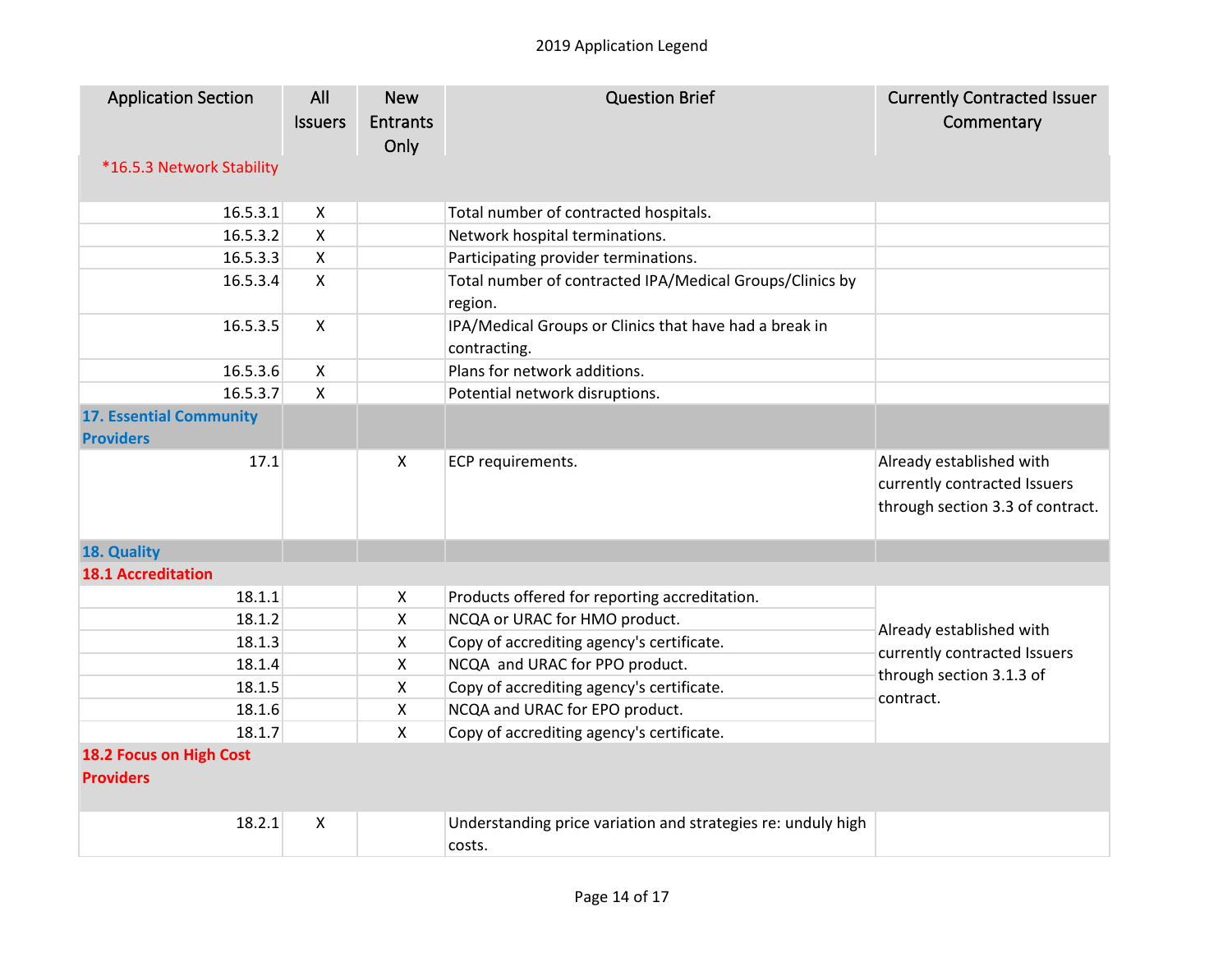| <b>Application Section</b>                                                                               | All<br><b>Issuers</b> | <b>New</b><br><b>Entrants</b><br>Only | <b>Question Brief</b>                                                                 | <b>Currently Contracted Issuer</b><br>Commentary                                                       |
|----------------------------------------------------------------------------------------------------------|-----------------------|---------------------------------------|---------------------------------------------------------------------------------------|--------------------------------------------------------------------------------------------------------|
| <b>18.3 Demonstrating Action</b><br>on High Cost<br><b>Pharmaceuticals</b>                               |                       |                                       |                                                                                       |                                                                                                        |
| 18.3.1                                                                                                   |                       | $\mathsf{X}$                          | Approach to achieving value for Rx.                                                   | Already established with<br>currently contracted Issuers as<br>work required in Attachment 7 -<br>1.04 |
| <b>18.4 Participation in</b><br><b>Collaborative Quality</b><br><b>Initiatives</b>                       |                       |                                       |                                                                                       |                                                                                                        |
| 18.4.1                                                                                                   |                       | $\boldsymbol{\mathsf{X}}$             | Measuring overuse/abuse (c-sections, opioids, low back<br>pain).                      | Already established with<br>currently contracted Issuers as                                            |
| 18.4.2                                                                                                   |                       | $\mathsf{X}$                          | Identify key collaboratives and organizations Plan is working<br>with currently.      | work required in Attachment 7 -<br>1.06                                                                |
| 18.5 Data Exchange with<br><b>Providers</b>                                                              |                       |                                       |                                                                                       |                                                                                                        |
| 18.5.1                                                                                                   |                       | $\mathsf{X}$                          | Improve exchange of clinical data across specialties and<br>institutional boundaries. | Already established with<br>currently contracted Issuers as<br>work required in Attachment 7 -<br>1.07 |
| <b>18.6 Data Aggregation</b><br><b>Across Health Plans</b><br>Remove the word "the in<br>last sentence." |                       |                                       |                                                                                       |                                                                                                        |
| 18.6.1                                                                                                   |                       | $\boldsymbol{\mathsf{X}}$             | Support aggregation of claims across payers.                                          | Already established with<br>currently contracted Issuers as<br>work required in Attachment 7 -<br>1.08 |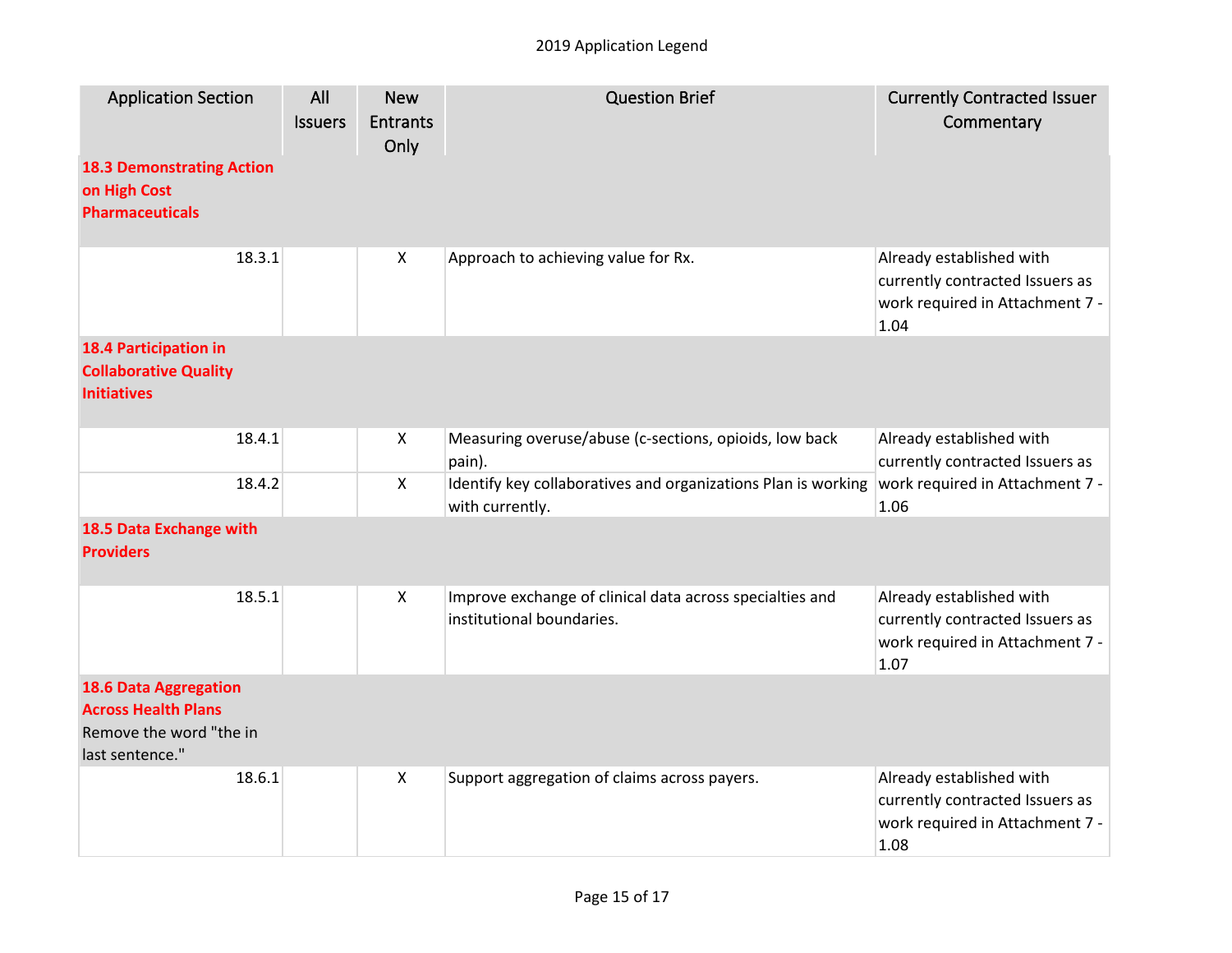| <b>Application Section</b>                                    | All<br><b>Issuers</b> | <b>New</b><br><b>Entrants</b><br>Only | <b>Question Brief</b>                                                                                           | <b>Currently Contracted Issuer</b><br>Commentary                                                                                    |
|---------------------------------------------------------------|-----------------------|---------------------------------------|-----------------------------------------------------------------------------------------------------------------|-------------------------------------------------------------------------------------------------------------------------------------|
| <b>18.7 Mental and Behavioral</b><br><b>Health Management</b> |                       |                                       |                                                                                                                 |                                                                                                                                     |
| 18.7.1                                                        | $\pmb{\times}$        |                                       | Improve accessibility. Expand this section past 500 words.<br>Not enough to adequately address all (4) bullets. |                                                                                                                                     |
| <b>18.8 Health Technology</b>                                 |                       |                                       |                                                                                                                 |                                                                                                                                     |
| <b>(Telehealth and Remote</b>                                 |                       |                                       |                                                                                                                 |                                                                                                                                     |
| <b>Monitoring)</b>                                            |                       |                                       |                                                                                                                 |                                                                                                                                     |
| 18.8.1                                                        | X                     |                                       | Telehealth capabilities.                                                                                        |                                                                                                                                     |
| <b>18.9 Health and Wellness</b>                               |                       |                                       |                                                                                                                 |                                                                                                                                     |
| 18.9.1                                                        |                       | $\pmb{\times}$                        | HMO: Colorectal, breast, cervical cancer screening %'s.                                                         |                                                                                                                                     |
| 18.9.2                                                        |                       | $\boldsymbol{\mathsf{X}}$             | PPO: Colorectal, breast, cervical cancer screening %'s.                                                         |                                                                                                                                     |
| 18.9.3                                                        |                       | $\boldsymbol{\mathsf{X}}$             | EPO: Colorectal, breast, cervical cancer screening %'s.                                                         | Already addressed with                                                                                                              |
| 18.9.4                                                        |                       | $\boldsymbol{\mathsf{X}}$             | Describe member interventions used.                                                                             | currently contracted Issuers                                                                                                        |
| 18.9.5                                                        |                       | X                                     | HMO: HEDIS/CAHPS immunizations (child/adult) and flu<br>shots.                                                  | through QIS work required in<br>Issuer contract.                                                                                    |
| 18.9.6                                                        |                       | $\boldsymbol{\mathsf{X}}$             | PPO: HEDIS/CAHPS immunizations (child/adult) and flu<br>shots.                                                  |                                                                                                                                     |
| 18.9.7                                                        |                       | $\boldsymbol{\mathsf{X}}$             | EPO: HEDIS/CAHPS immunizations (child/adult) and flu<br>shots.                                                  |                                                                                                                                     |
| 18.9.8                                                        |                       | $\boldsymbol{\mathsf{X}}$             | Describe member interventions used.                                                                             |                                                                                                                                     |
| 18.9.9                                                        |                       | $\boldsymbol{\mathsf{X}}$             | Participation in California Immunization Registry.                                                              | Already established with<br>currently contracted Issuers as<br>work required in Attachment 7 -<br>Partnership for Patients section. |